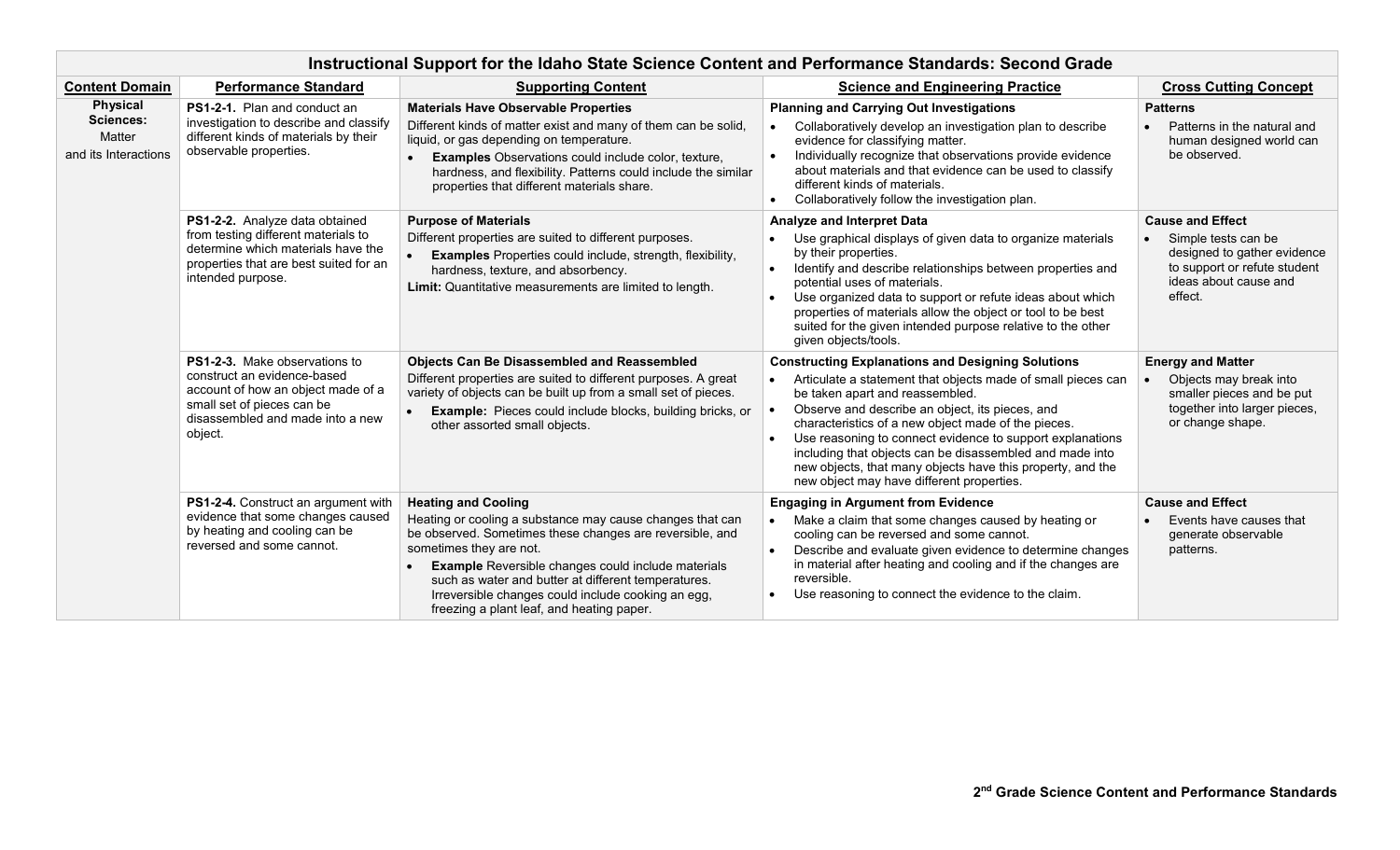| <b>Content Domain</b>                                                 | <b>Performance Standard</b>                                                                                                      | <b>Supporting Content</b>                                                                                                                                                                                                                                                                                                                                                                          | <b>Science and Engineering Practice</b>                                                                                                                                                                                                                                                                                                                           | <b>Cross Cutting Concept</b>                                                                                                                    |
|-----------------------------------------------------------------------|----------------------------------------------------------------------------------------------------------------------------------|----------------------------------------------------------------------------------------------------------------------------------------------------------------------------------------------------------------------------------------------------------------------------------------------------------------------------------------------------------------------------------------------------|-------------------------------------------------------------------------------------------------------------------------------------------------------------------------------------------------------------------------------------------------------------------------------------------------------------------------------------------------------------------|-------------------------------------------------------------------------------------------------------------------------------------------------|
| Life Sciences:<br>Ecosystems:<br>Interaction, Energy,<br>and Dynamics | LS1-2-1. Plan and conduct an<br>investigation to determine if plants<br>need sunlight and water to grow.                         | <b>Plants Need Sunlight and Water</b><br>Plants depend on water and light to grow.<br><b>Limit:</b> Assessment is limited to testing one variable at a time.                                                                                                                                                                                                                                       | <b>Planning and Carrying Out Investigations</b><br>Collaboratively plan and conduct an investigation to produce<br>evidence on the effects of providing or withholding light and<br>water on plant growth.                                                                                                                                                        | <b>Cause and Effect</b><br>Events have causes that<br>generate observable<br>patterns.                                                          |
|                                                                       | <b>LS1-2-2.</b> Develop a simple model<br>that mimics the function of an<br>animal in dispersing seeds or<br>pollinating plants. | <b>Seed Dispersion and Plant Pollination</b><br>Plants depend on animals for pollination or to move their seeds<br>around.                                                                                                                                                                                                                                                                         | <b>Developing and Using Models</b><br>Develop a simple model identifying and mimicking the<br>relevant components or structures of an animal that helps it<br>disperse seeds or pollinate plants.<br>Describe the relationship between the structure of an animal<br>and its function.<br>Use the model to describe how the structure relates to its<br>function. | <b>Structure and Function</b><br>The shape and stability of<br>structures of natural and<br>designed objects are related<br>to their functions. |
| Life Sciences:<br>Biological<br>Adaptation:<br>Unity and Diversity    | LS2-2-1. Make observations of<br>plants and animals to compare the<br>diversity of life in different habitats.                   | <b>Plant and Animal Diversity in Different Habitats</b><br>There are many different kinds of living things in any area, and<br>they exist in different places on land and in water.<br><b>Example:</b> Emphasis is on the diversity of living things in<br>each of a variety of different habitats.<br>Limit: Assessment does not include specific animal and plant<br>names in specific habitats. | <b>Planning and Carrying Out Investigations</b><br>From a given plan, describe evidence that will be observed<br>about diversity of habitat and living things.<br>Collect, record, and organize data on observed plants in<br>animals in the different habitats.                                                                                                  |                                                                                                                                                 |